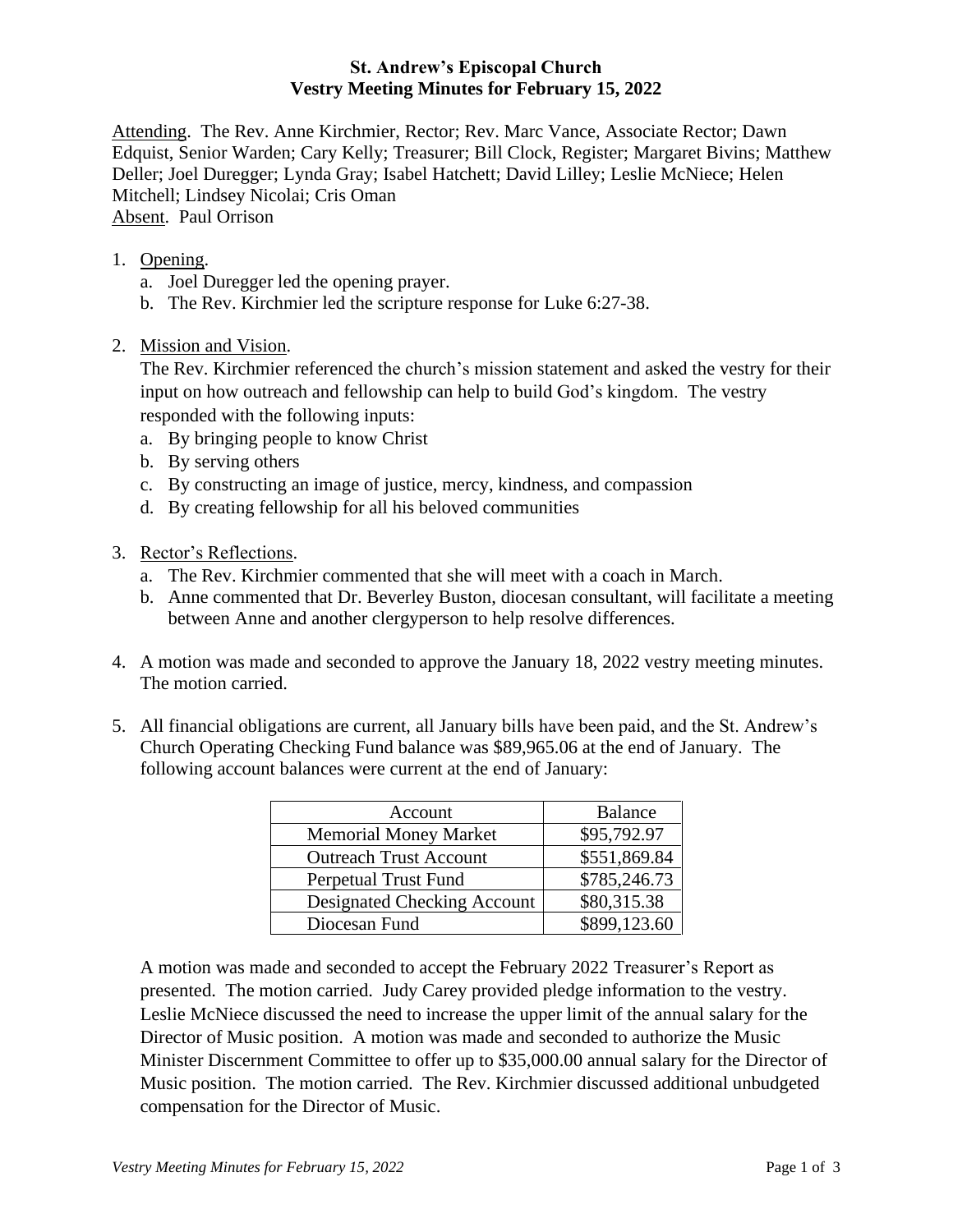## **St. Andrew's Episcopal Church Vestry Meeting Minutes for February 15, 2022**

- 6. The Rev. Kirchmier divided the vestry into three groups representing Christian Formation, Congregational development/Parish Life, and Communications in order to develop specific follow-up actions to parishioner inputs received during the Annual Meeting on December 5, 2021. The Christian Formation group was tasked with developing follow-up to parishioner inputs on children and youth ministries and to address Vicki Lanier facilitating a program on bridging congregational divides. The Congregational development/Parish Life group was tasked with developing follow-up to parishioner inputs on welcoming people/reaching out to one other. The Communications group was tasked with developing follow-up to parishioner inputs on social media. The following information was provided:
	- a. David Lilley, Christian Formation liaison, provided the following recommendations for children and youth ministries:
		- i. Investigate the possibility of coordinating a joint Vacation Bible School this summer with Hilton Village churches
		- ii. Take youth ministries outside the church by participating in the Faith Based Advisory Group that supports students in Newport News Public Schools
	- b. David Lilley provided the following recommendation to address Vicki Lanier facilitating a program on bridging the congregational divides: David will contact Vicki about the logistics/possibilities of setting up a meeting
	- c. Helen Mitchell, Congregational Development liaison, provided the following recommendations for welcoming people/reaching out to one other:
		- i. Contact individual people and welcome them to St. Andrew's
		- ii. Maintain a personal touch when meeting new parishioners
		- iii. Reach out and connect with people you do not know
		- iv. Begin an event by telling a story for 1-2 minutes
	- d. Lindsey Nicolai, Communications liaison, provided the following recommendations for social media:
		- i. Re-inform the congregation on where St. Andrew's has a presence on social media
		- ii. Reach out to Kate Henderson and ask her how St. Andrew's can have an increased presence on social media
- 7. At a special meeting on February 22nd, the vestry voted to pay for Brad's 2022 unused vacation days as of July 31; to pay Brad's health insurance premium for the month of August 2022; and to encourage Brad to take his 9 remaining sabbatical days prior to July 31 since they will be lost if not taken. The vestry also tabled for future discussion how to pay for the vacation days and health insurance.
- 8. Senior Warden Reflections.

Dawn Edquist commented that the vestry has a lot of work to do this year and that she would love to see St. Andrew's do something in the Hilton Village community. Matt Deller commented on evangelism and being more productive in community development and indicated that he had contacted Jim Moynihan, Executive Director of One Church, to